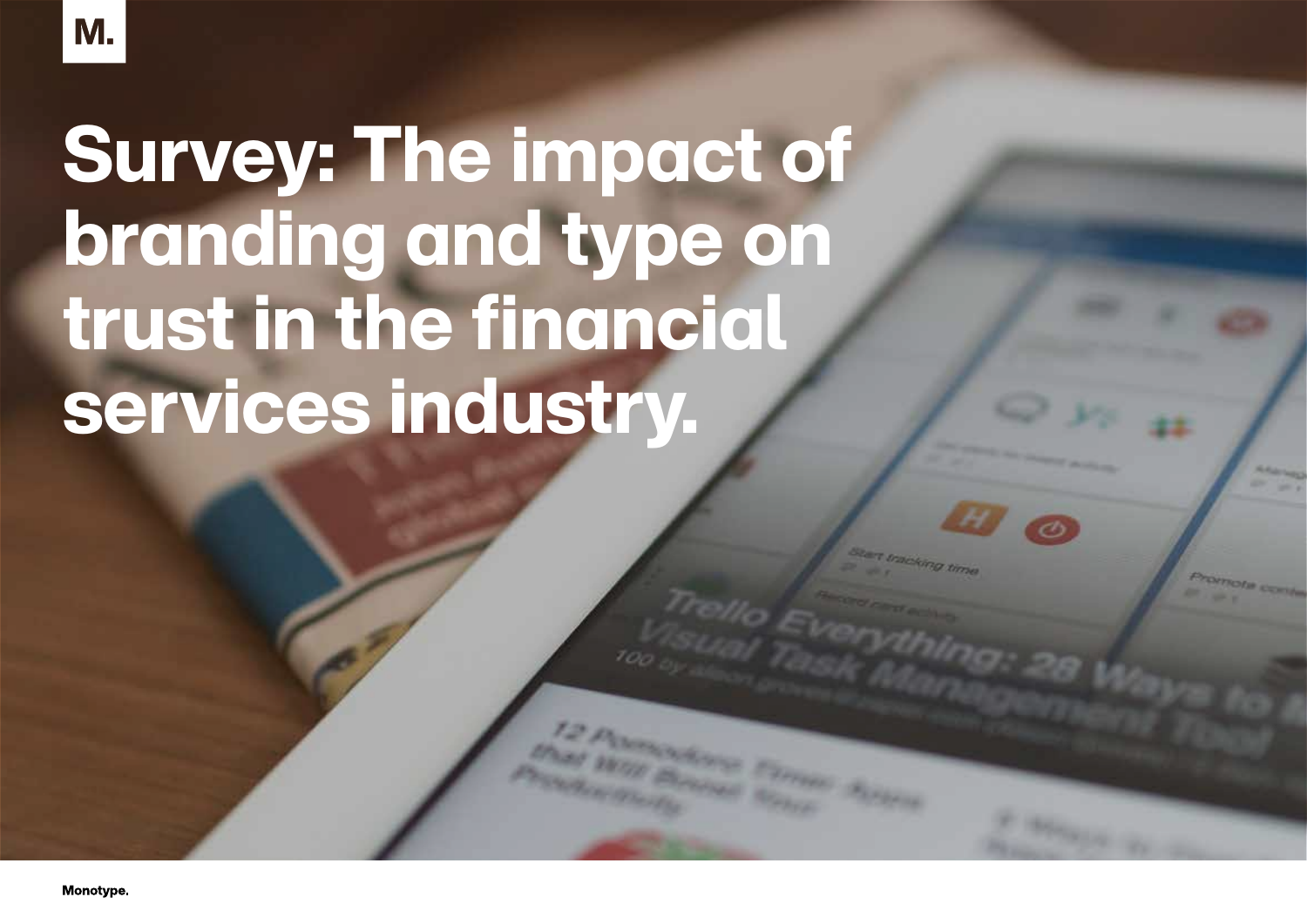### The world of finance.

There's no question that the world of finance is going through interesting times. New technology continues to change the way we pay, bank and save, supported by a generation of fintech brands that are shaking up the industry even further. We've swapped trips to the local bank with apps, and many of us are primarily managing our money on phones and tablets. And without a human intermediary to establish the personal connection that companies rely on, more power has been placed in the hands of branding - which now has to battle the competition, as well as establish trust with wary consumers.

#### "The global financial crisis shook the world and there's still a hangover"

**Gary Rohloff**

Co-founder and managing director of payment platform Laybuy

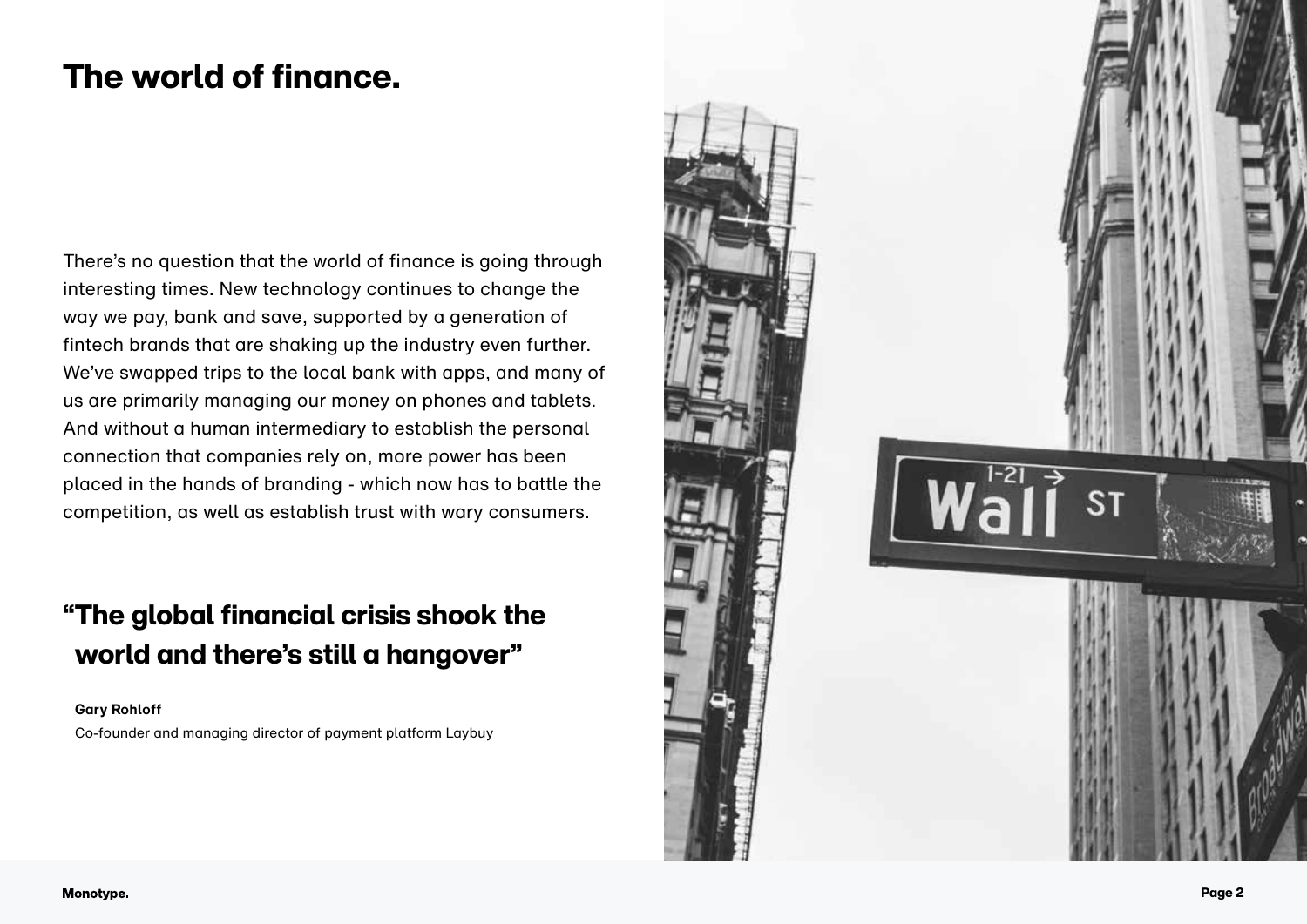"The global financial crisis shook the world and there's still a hangover," said Gary Rohloff, co-founder and managing director of payment platform Laybuy, in a recent interview with MarketingWeek. "Young people who have lived through that are very skeptical about the whole finance sector as a result."

FInancial organizations are operating in a challenging environment, but it's one that's filled with possibility, particularly when it comes to the role type can play. To find out more, Monotype surveyed 1,000 consumers between the ages of 25 and 60 as well as brand makers in the financial services sector. Following are some of our key findings related to what customers want from brands, and how branding is helping to deliver on those demands.

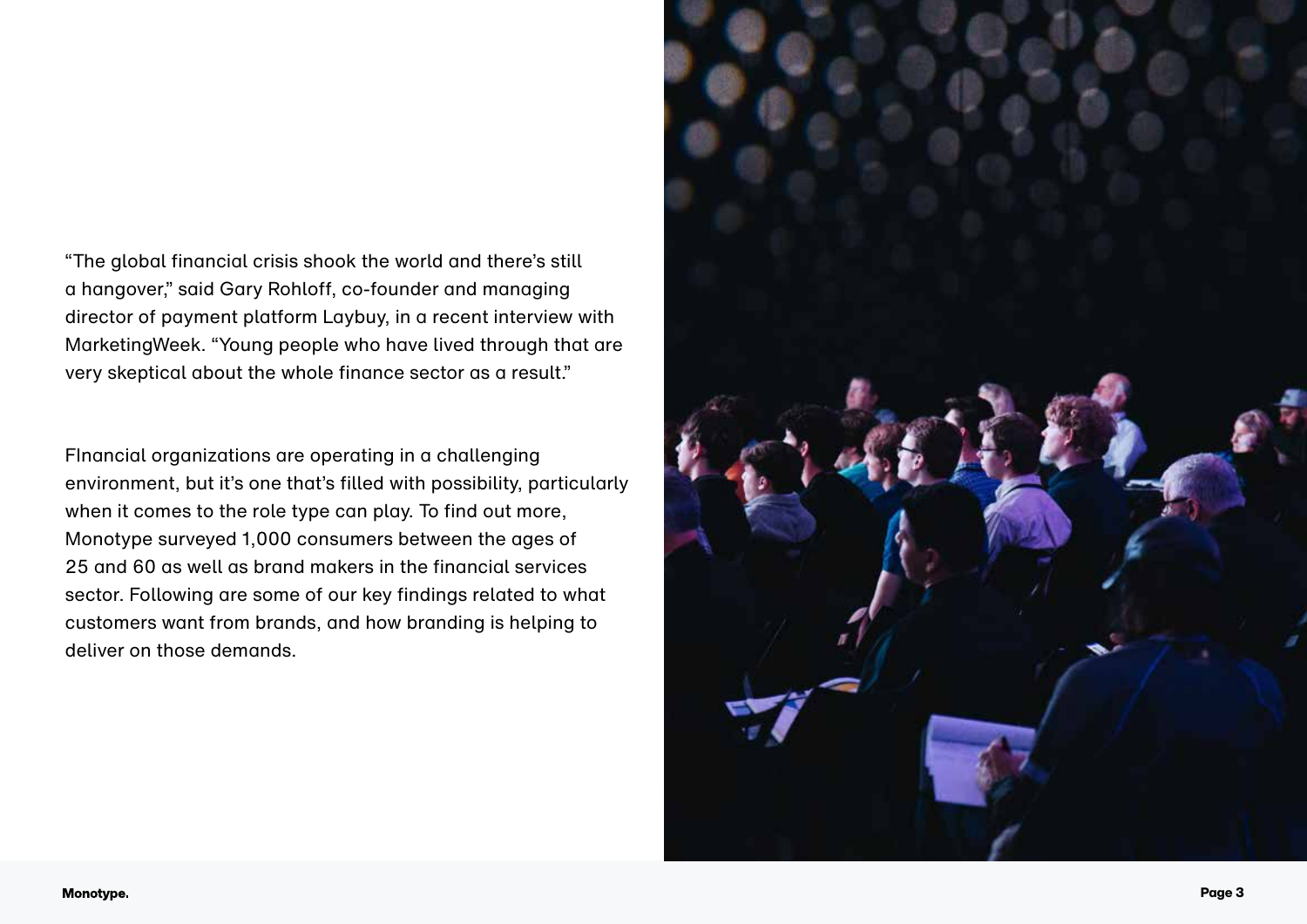### Keeping the faith.

The 2008 global financial crisis seriously shook people's faith in financial organizations, and companies are still facing the fallout. The 2019 Edelman Trust Barometer: Financial Services report showed that, among the general population, financial services are the least-trusted sector, suggesting that there's plenty of work left to do.

#### 49% of consumers and 46% of marketers rank trust as the #1 factor for a customer's choice of financial institution.

As you might expect, our own research showed that trust is still one of the main concerns when choosing a financial institution, with almost half of consumers and marketers ranking it the number one factor in a customer's choice. One of the main ways of establishing it is through branding, and nearly half of the consumers we surveyed described

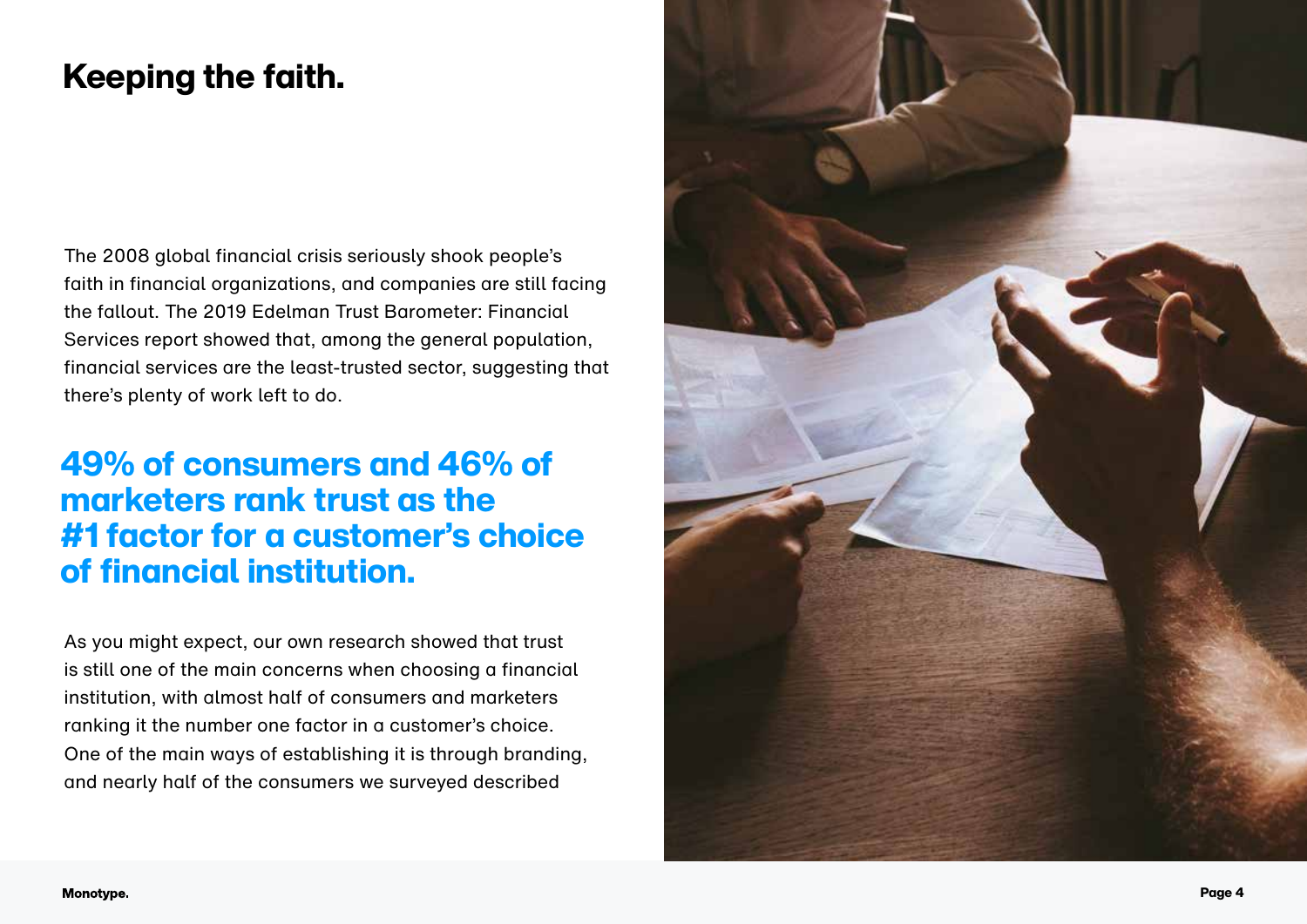a positive brand reputation as the top driver of trust. In the UK in particular, customers are looking for a more genuine connection when choosing a financial organization, ranking authenticity and brand values as important factors. Those between the ages of 25-35 see brand value as significantly important when it comes to choosing a financial institution.

#### 45% of consumers say a positive brand reputation is the top driver of trust.

The research reflects what's going on in branding more broadly. Customers are demanding more transparency and honesty from companies across the board, and brands in all sectors are under pressure to deliver it. When it comes to creating that relationship with consumers, type and visual identity are both hugely influential.

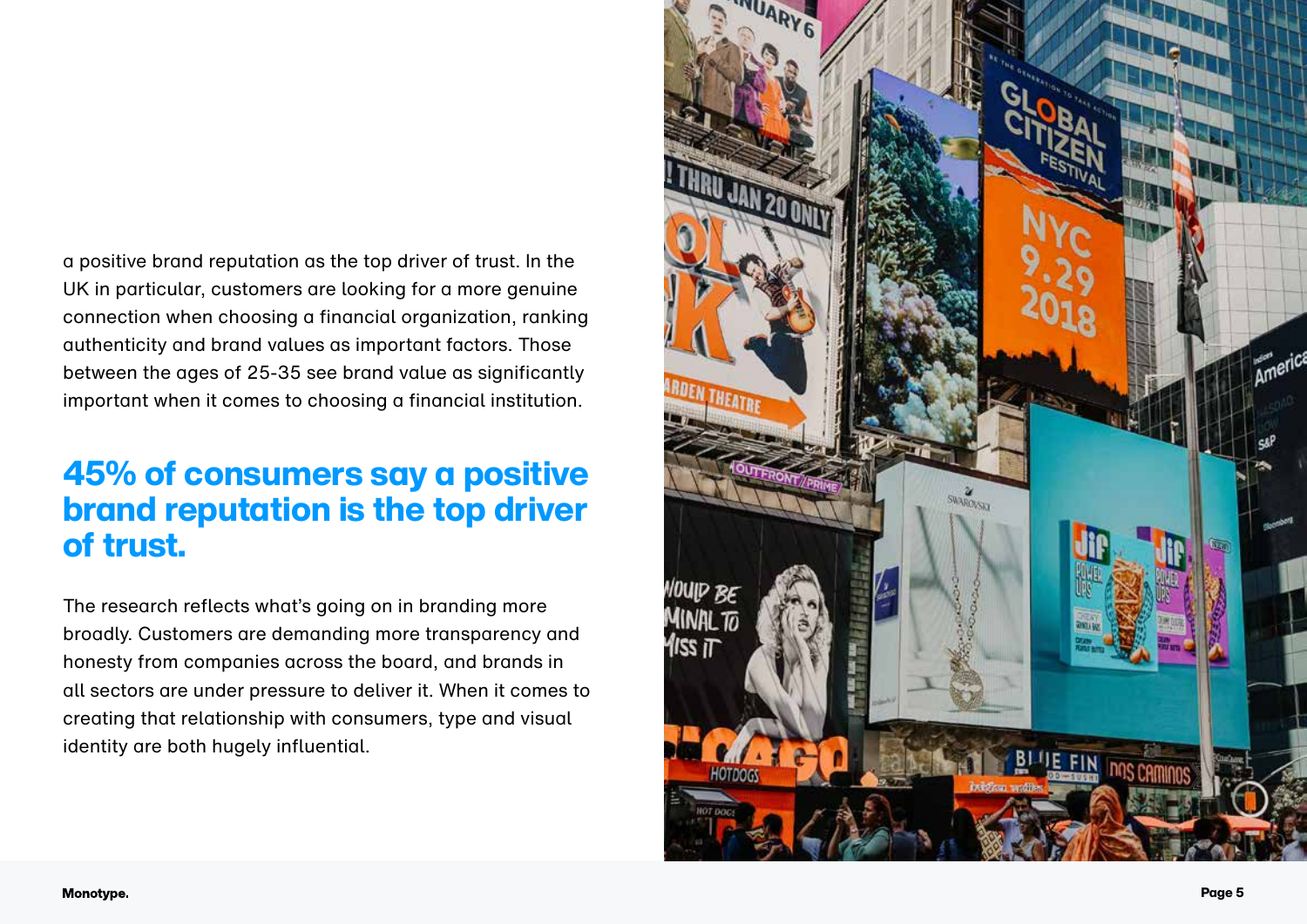### Legibility is key.

It's no surprise that clear communication is of the utmost importance when you're talking about something as personal as people's finances. People might joke about reading the fine print, but our research showed that half of consumers always, or almost always, actually do spend time reading it.

#### 22% of consumers have stopped a financial transaction because of illegible fine print.

And it's not just about making sure people can understand the terms and conditions. Legibility has a knock-on effect on the perception of financial brands, with 65% of consumers surveyed saying that easily read fine print made a financial organization seem more trustworthy, and almost a quarter of them reporting stopping a financial transaction because it was illegible. Marketers are also very aware of the role legibility plays, with 88% of them saying it's an important part of their branding strategy.

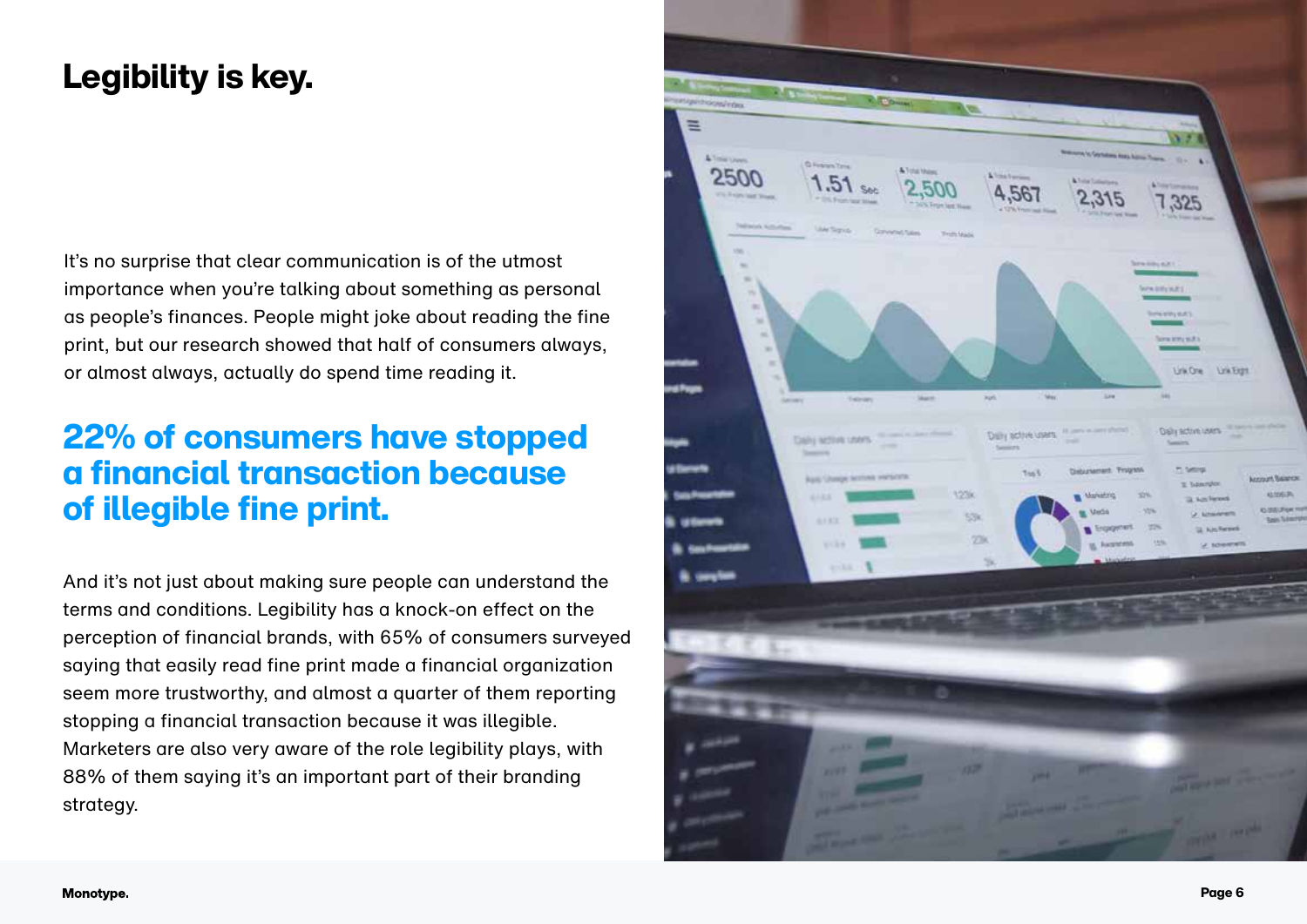Moreover, legibility also may impact other areas of the brand experience. For example, Monotype worked with Quicken Loans, the nation's largest mortgage lender, to design a custom typeface for its Rocket Mortgage brand. During the process, the team sought to create a typeface that would provide confidence to homebuyers through the clarity, transparency, and simplicity of Rocket Mortgage, which also led the brand to consider how the tone of its communications would be more broadly received. The typeface needed to be legible, and professional, but keep the playfulness that Rocket Mortgage is known for.

65% of consumers say easy-to-read fine print makes a financial institution seem more trustworthy.

"We define our voice and tone as being established, without being the establishment. Our typography pairs well with that sentiment. It builds trust with our audience and it weaves in our reputation and legacy while making us feel human."

 **Jenn Hilliard** Senior Brand Identity Manager at Quicken Loans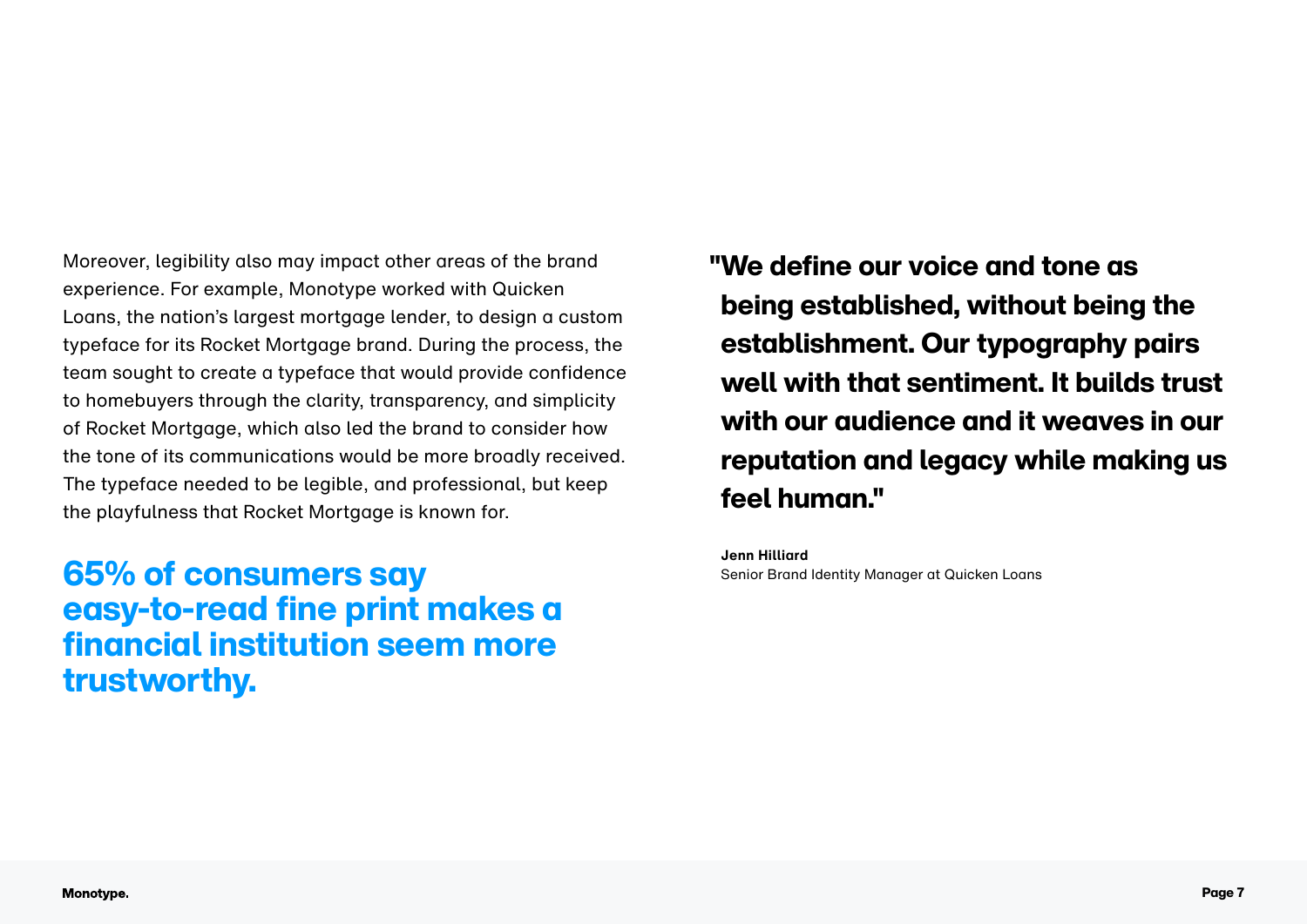#### More screens than ever before.

The days of taking a trip down to the bank are rapidly disappearing, as an increasing number of us rely on apps to take care of our money. Almost half of consumers use their mobile device as the primary way of conducting business with their financial organization, and the stats are even higher for younger customers. For those over 46, the larger screen is still important however, with 39% of them using their computer.

#### 49% of consumers primarily conduct business with their financial institution on their mobile device.

These numbers are certain to increase over time, meaning financial companies need to ensure that brand typefaces that are legible in the real world and on paper are equally so on screen. For many of us, these digital environments will be the most important interactions we have with a financial brand,

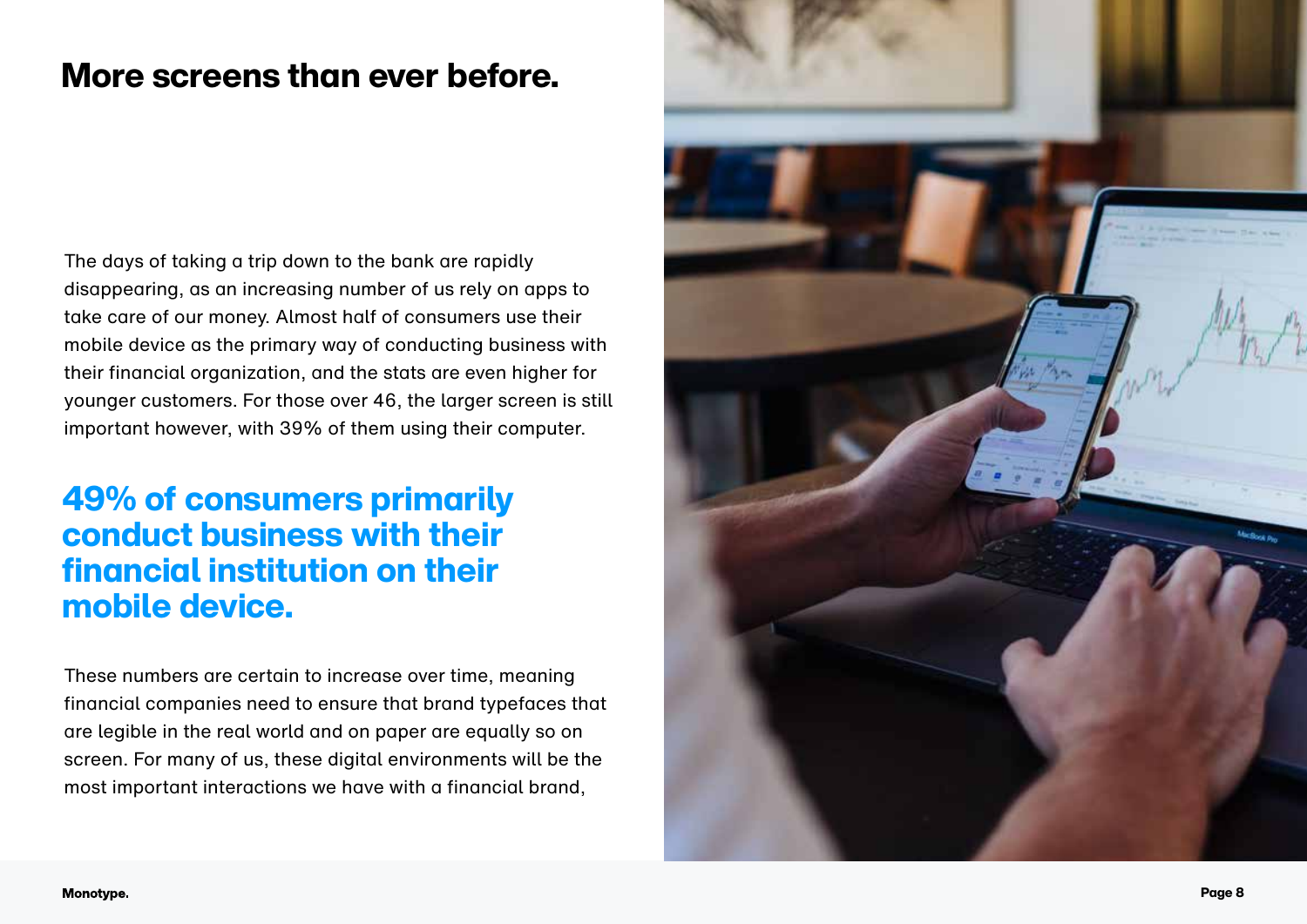with one in three people surveyed saying they would stop doing business with a financial institution because of a poor digital experience. It's also worth remembering that many competitive industry newcomers are digital-first companies that have dedicated significant time and effort towards creating smooth onscreen interactions with their consumers.

#### **34% would stop doing business** Head of Brand and Culture, Santander. with a financial organization because of a poor digital experience

Digital and offline consistency was very important to Banco Santander, a leading retail and commercial bank, founded in 1857 and headquartered in Spain. With more than 142 million customers worldwide, the brand has been growing globally for more than three decades and needed to maintain a consistent visual appearance across the banking group. Banco Santander worked with Monotype and Interbrand to develop an identity that included a future-forward typeface system that aligned to the brand's values and personality.

 "The new typeface played a major role to provide us with a more coherent and consistent tone throughout all our communications."

 **Isabel Garcia**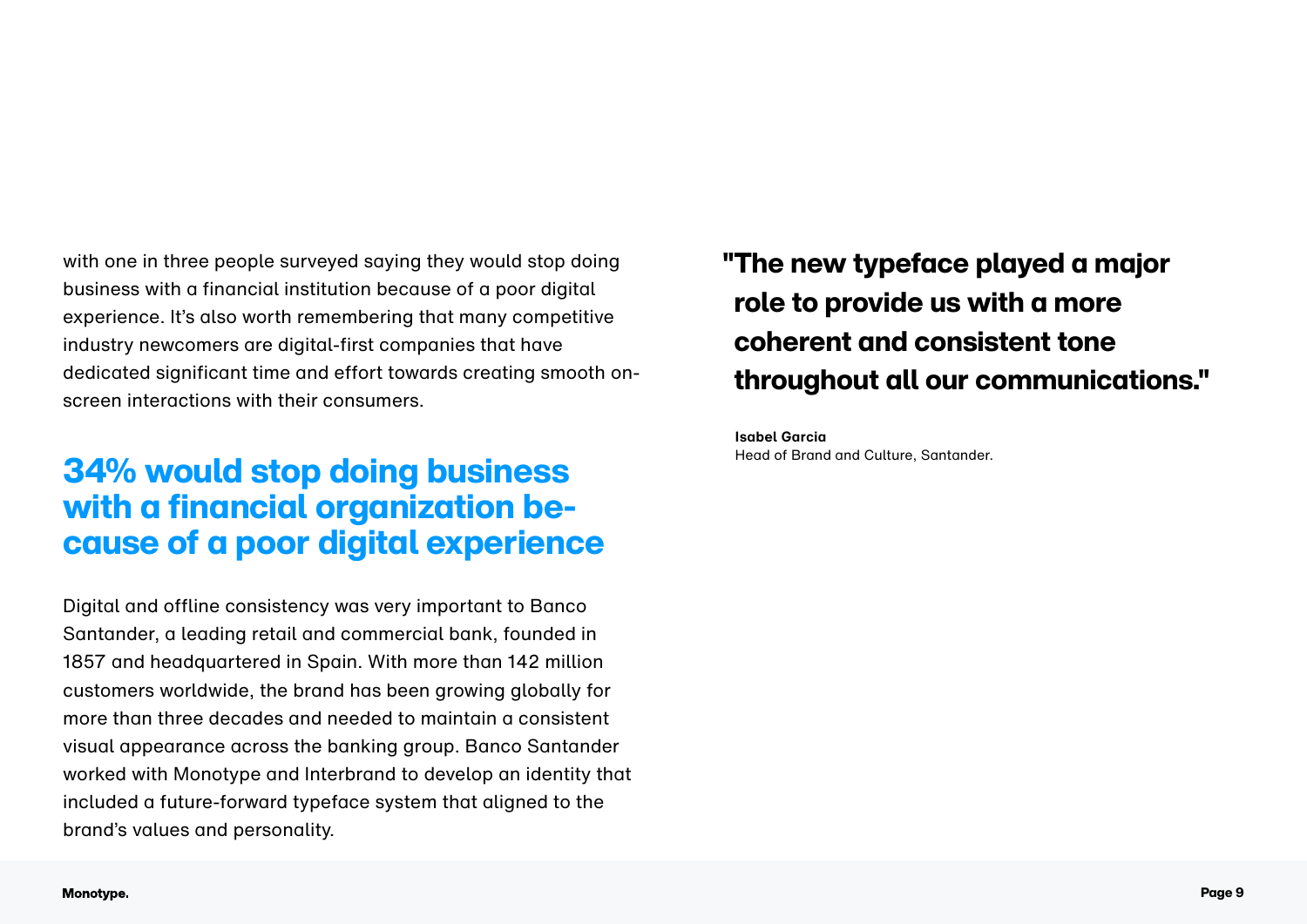#### Be distinctive, but consistent.

Thanks to a wave of new companies, branding in the financial industry is continually exploring new territory. Monzo's coral card has made banks everywhere reconsider the traditional blues and reds of the past, while Mastercard made headlines by removing its wordmark from its logo in response to digital environments. Our research showed that 84% of people say brand recognition is important when choosing a financial organization, and it's particularly important among 25-35-year-olds. With so much more competition than before, companies need to use their branding to stand out from the crowd if they want to win new consumers, especially at the younger end of the scale.

#### 43% say a fragmented brand experience makes a financial institution seem less trustworthy.

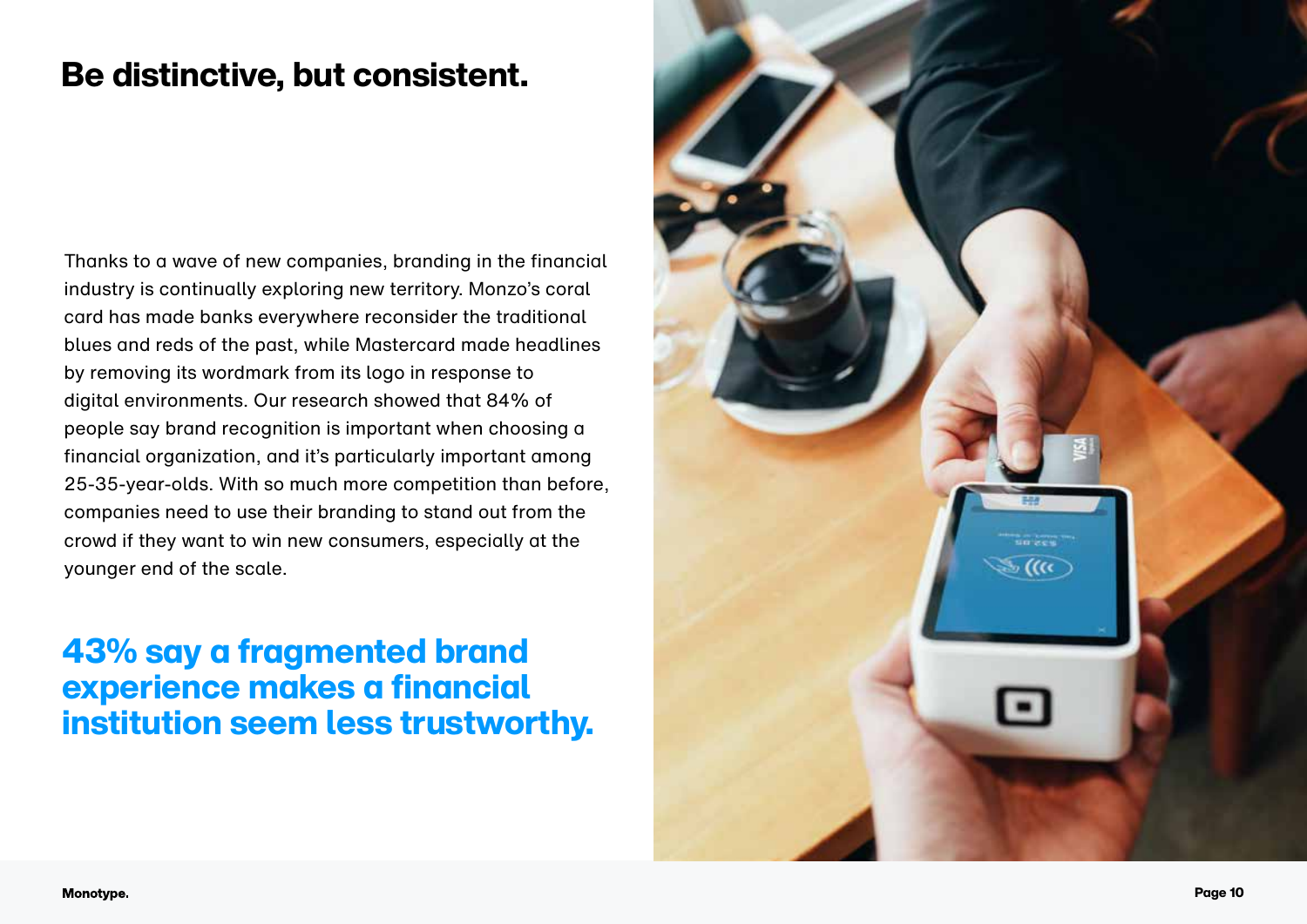Using type doesn't just help establish this unique voice, however, there's also an important practical element, with marketers saying that being easy to replicate for phishing or similar scams is the biggest branding risk. And while your visual identity should be celebrated for its differences, it still needs to be consistent across the brand. Our research showed that a fragmented brand experience makes a financial organization seem less trustworthy, and that it's of particular concern for older consumers. One way to address this is to choose fonts that can be used in every piece of communication - creating a reliable voice that a consumer can instantly recognize as the brand's own.

84% of consumers say it is very or somewhat important to have brand recognition when deciding to work with a financial institution.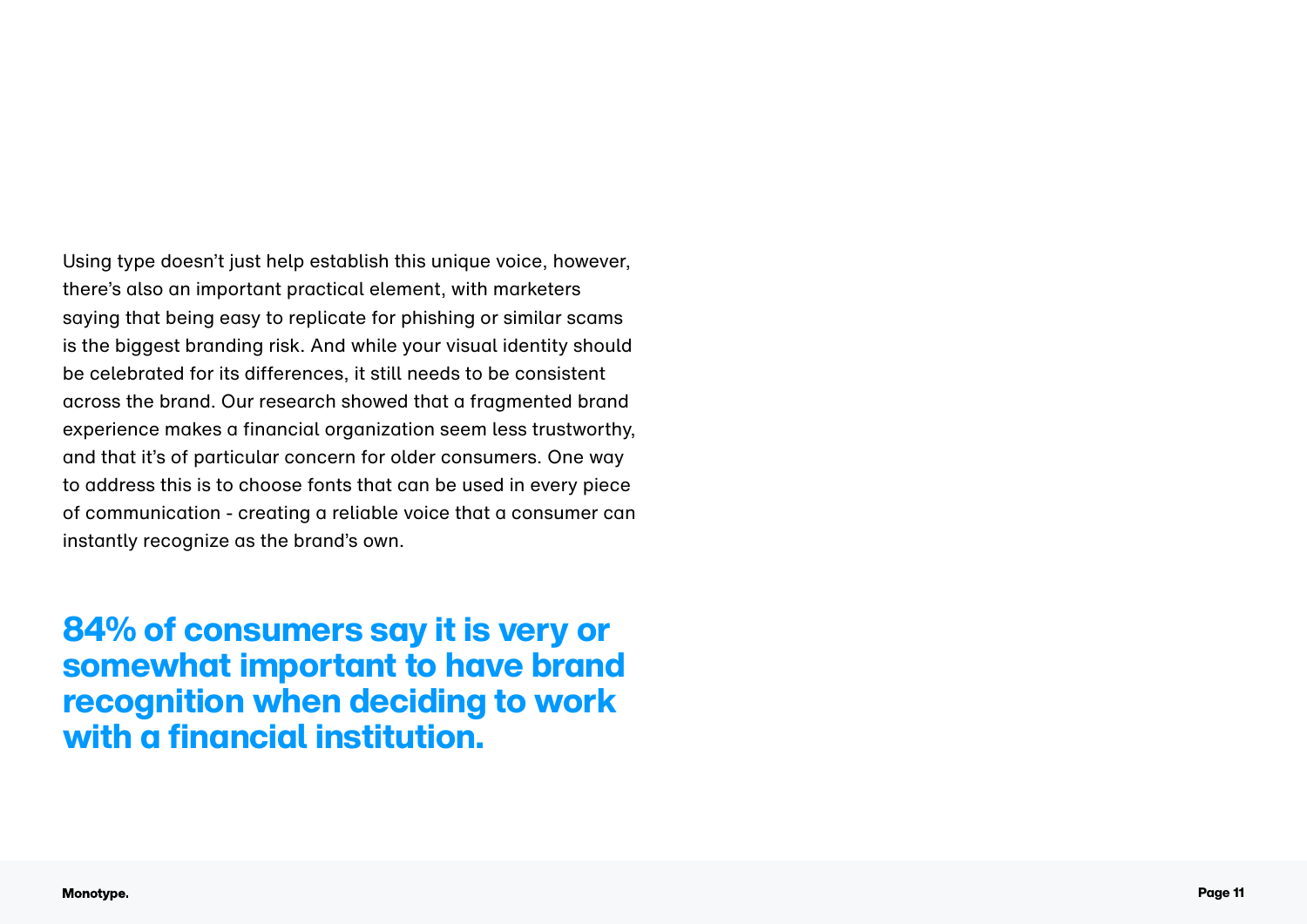### Key findings.

From our survey of consumers and brand leaders in the financial services sector, following are a set of key results.

#### **Trust**

- • 49% of consumers and 46% of marketers rank trust as the #1 factor for a customer's choice of financial institution
- • 45% of consumers and 40% of marketers say a positive brand reputation is the top driver of trust
- • 30% of marketers say trustworthiness is the most important element of their brand
- • 22% of consumers have stopped a financial transaction because of illegible fine print
- • 65% of consumers say easy-to-read fine print makes a financial institution seem more trustworthy
- • 50% of customers always/almost always read the fine print.

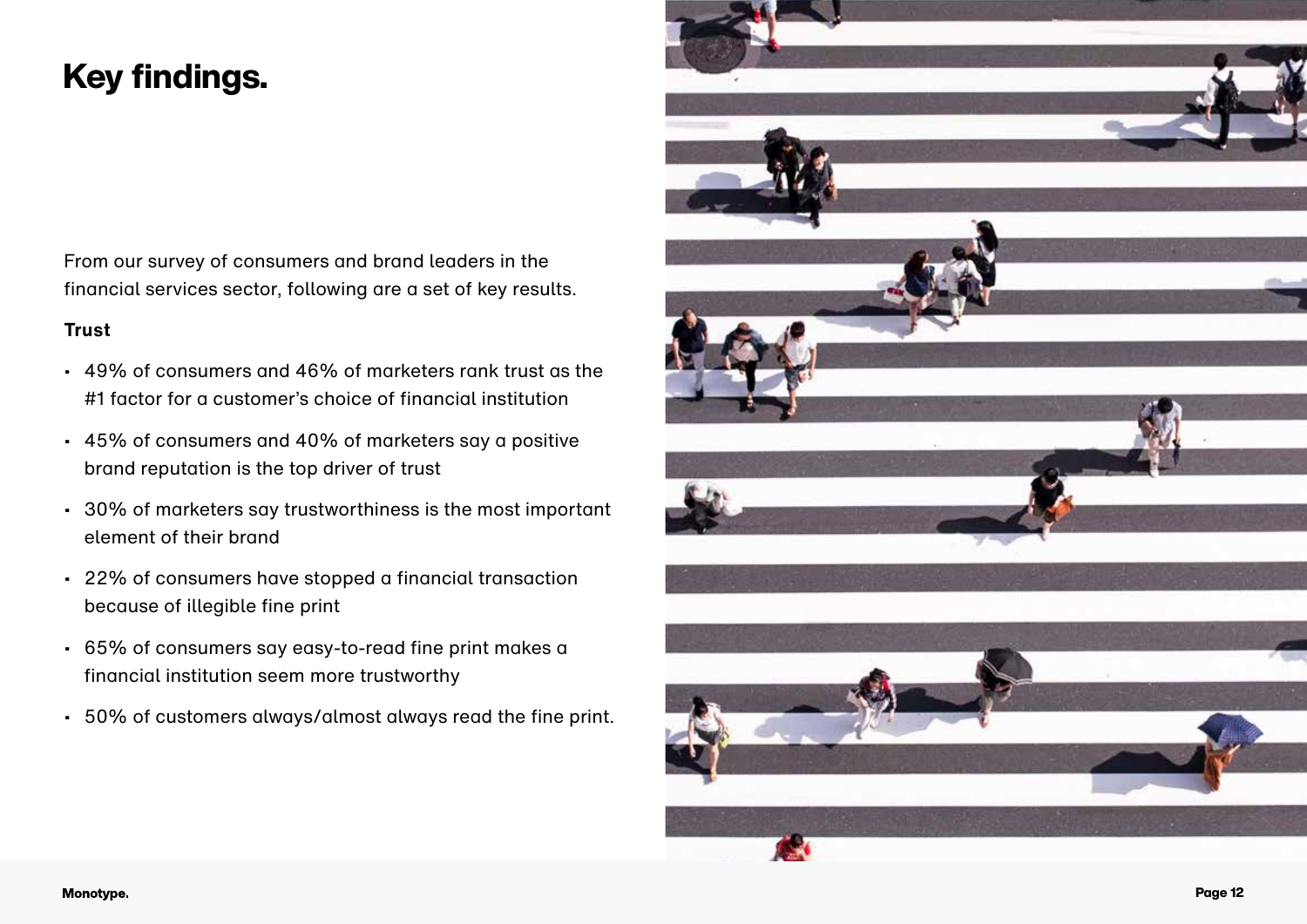#### **Brand experience**

- • 49% of consumers primarily conduct business with their financial institution on their mobile device.
- 34% would stop doing business with a financial organization because of a poor digital experience.
- • 43% say a fragmented brand experience makes a financial institution seem less trustworthy.
- • 84% of consumers say it is very or somewhat important to have brand recognition when deciding to work with a financial institution.
- • 88% of marketers say fine print legibility is important to their branding strategy.
- • Marketers say objectives of branding are competitive differentiation (22%), consistent branding (22%), and memorable branding (21%).
- The top drivers of branding decisions are alignment to the organization's values (27%) and a unique creative direction (25%).
- • Marketers say that being easy to replicate for phishing or other scams is the biggest branding risk (37%).
- Inconsistent branding is the second biggest branding risk (27%).
- • Younger consumers are especially likely to use their mobile device – 58% of 25-35 year-olds and 55% of 36-45 yearolds.
- • Those 46+ most often use their computer (39%).
- Males are more likely to use their PC (36%) while females are more likely to use a mobile device (53%).
- • Those in the US are more likely to go to the branch compared to those in the UK.